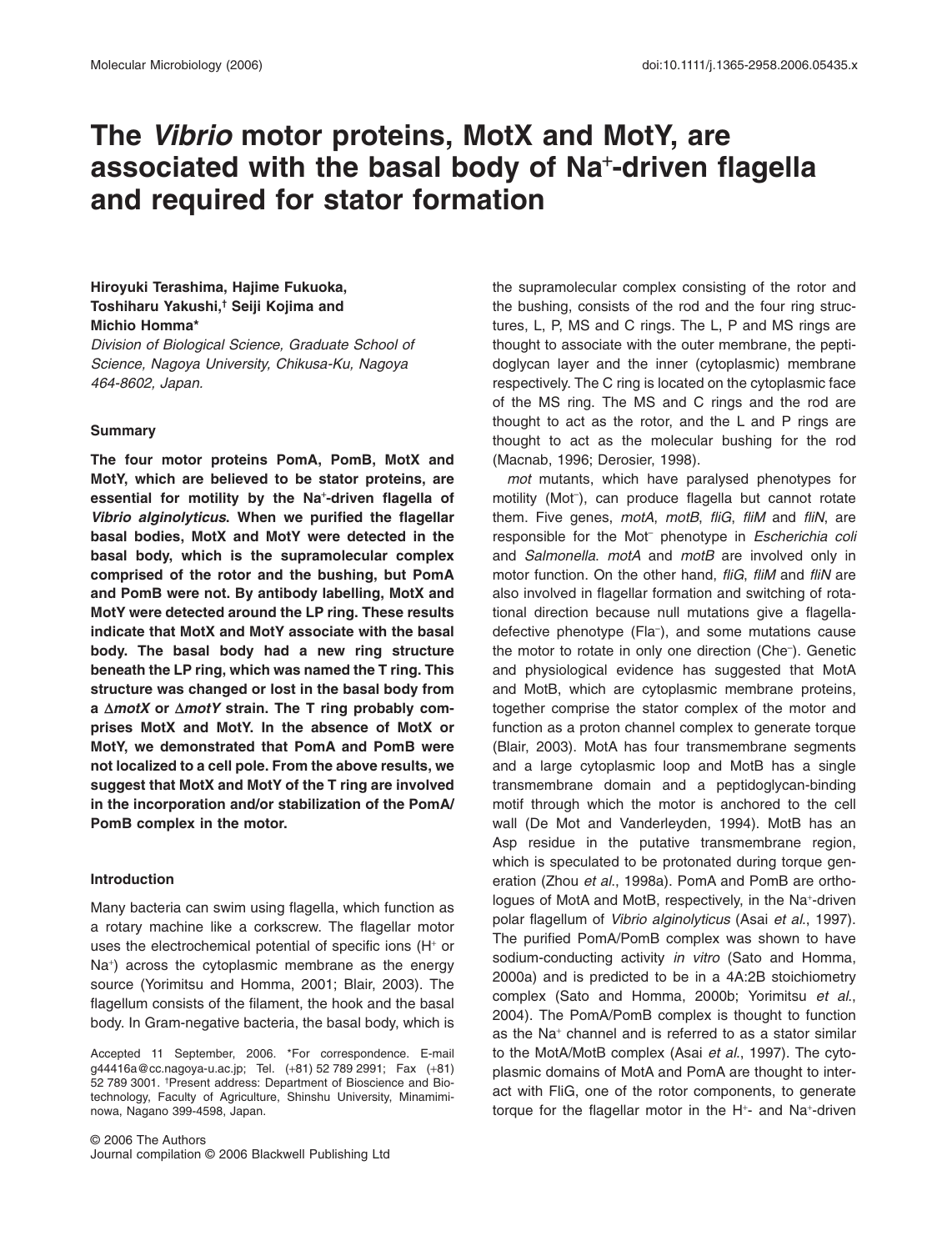motors (Zhou et al., 1998b; Yakushi et al., 2006). However, such an interaction has not yet been biochemically observed (Driks and DeRosier, 1990). The stator proteins must be installed into the flagellar structure as a stator complex that surrounds the rotor. Recently, it has been shown that the flagellar structure and C-terminal domain of PomB are required for the localization of the PomA/PomB complex at the cell pole where the flagellum is generated (Fukuoka et al., 2005; Yakushi et al., 2005).

Two additional genes,  $motX$  and  $motY$ , are also required for motility in the Na<sup>+</sup>-driven Vibrio flagella, and are thought to be stator proteins because null mutants have a Mot<sup>-</sup> phenotype (Gosink and Häse, 2000; Yagasaki et al., 2006). MotY has a putative peptidoglycanbinding motif in its C-terminal region as do MotB and PomB. The functions of MotX and MotY have not yet been clarified.

Recently, MotX and MotY were shown to localize to the outer membrane and to interact with each other (Okabe et al., 2002; 2005). MotX affects the membrane localization of PomB when MotY is absent, suggesting that MotX interacts with PomB (Okabe et al., 2005). In this study, we show that MotX and MotY are associated with the flagellar basal body of *V. alginolyticus* and form a T ring. We demonstrated the interaction of the stator proteins with the basal body in the flagellar motor. We propose that the T ring formed by the MotX and MotY proteins is required for incorporation and stabilization of the PomA/PomB complex in the motor complex.

# **Results**

# Purification of the hook-basal body of V. alginolyticus

Vibrio alginolyticus cells have a single polar flagellum and multiple lateral flagella. To obtain a large amount of the hook-basal bodies of the sodium-driven polar flagella, we used the flhG mutant (KK148) which forms multiple polar flagella and was isolated from the lateral flagella defective mutant, VIO5 (Kusumoto et al., 2006). The fractions of purified hook-basal bodies were analysed by SDSpolyacrylamide gel electrophoresis (PAGE) and stained with Coomassie brilliant blue to visualize proteins (Fig. 1A). We reproducibly detected 11 bands with molecular masses of 62, 50, 47, 46, 40, 33, 32, 31, 28, 26 and 25 kDa. The banding pattern on the SDS-PAGE gel was similar to that of the purified hook-basal bodies from Salmonella typhimurium (Aizawa et al., 1985). We chose the major 50 kDa band and determined its N-terminal amino acid sequence by Edman degradation. The obtained sequence was SYVSL, which corresponds to the hook protein, FlgE, of Vibrio parahaemolyticus, which is a closely related species.

# A new ring structure in the basal body of V. alginolyticus

Purified hook-basal bodies from V. alginolyticus were observed by electron microscopy, and their overall structure was similar to those of other Gram-negative bacteria (Fig. 1B). The structure of the hook-basal body of Gramnegative bacteria is composed of three rings and an axial rod connected to the hook. Interestingly, in the V. alginolyticus basal body, we found an additional new ring structure that appeared as an appendage on the periplasmic side of the P ring, and it was named the T ring. The diameter and axial dimension of the T ring were  $31 \pm 2$  (SD) nm and  $8 \pm 1$  (SD) nm (n = 31) (Fig. 1C). Such T rings have not been previously observed in the basal bodies of other Gram-negative bacteria. When the basal body structure was compared with that from Salmonella, the LP ring from V. alginolyticus looked like two thin rings. The diameter of the LP ring was  $33 \pm 3$  (SD) nm  $(n = 31)$ . The LP ring of the *V. alginolyticus* polar flagellum is larger than that of Salmonella flagella, which is approximately 27 nm (Sosinsky et al., 1992). When the hookbasal body preparation from V. alginolyticus and that from E. coli were compared directly, the diameter of the LP rings of the V. alginolyticus polar flagella was clearly larger than that of the E. coli flagella (Fig. 1D). When the structure of the purified hook-basal bodies of strain KK148, which is the flhG mutant with multiple flagella, were compared with those of the parent strain VIO5 by electron microscopy, we did not see any differences between the two basal body structures (data not shown).

# Detection of MotX and MotY in the hook-basal body

We analysed components of the purified hook-basal bodies by immunoblotting using the anti-PomA, anti-PomB, anti-MotX and anti-MotY antibodies. MotX and MotY were detected in the purified hook-basal body, whereas PomA and PomB were not (Fig. 2A). These results suggest that MotX and MotYare associated with the basal body. Recently, it was shown that the overexpressed MotX and MotY tend to oligomerize by themselves (Okabe et al., 2005). We examined the hook-basal body fraction further by using sucrose density gradient centrifugation to see whether MotX and MotY co-fractionate with the basal body proteins. The P ring component, FlgI, was used as a marker protein for the basal body. The fractionation profiles of both MotX and MotY corresponded well to that of the FigI protein (Fig. 2B). We propose that MotX and MotY are components of the flagellar basal body.

# Localization of MotX and MotY on the basal body

In order to directly observe the localization of MotX and MotY in the basal body, we performed immunoelectron microscopy using anti-MotX or anti-MotY antibodies and gold-labelled anti-rabbit IgG as the secondary antibody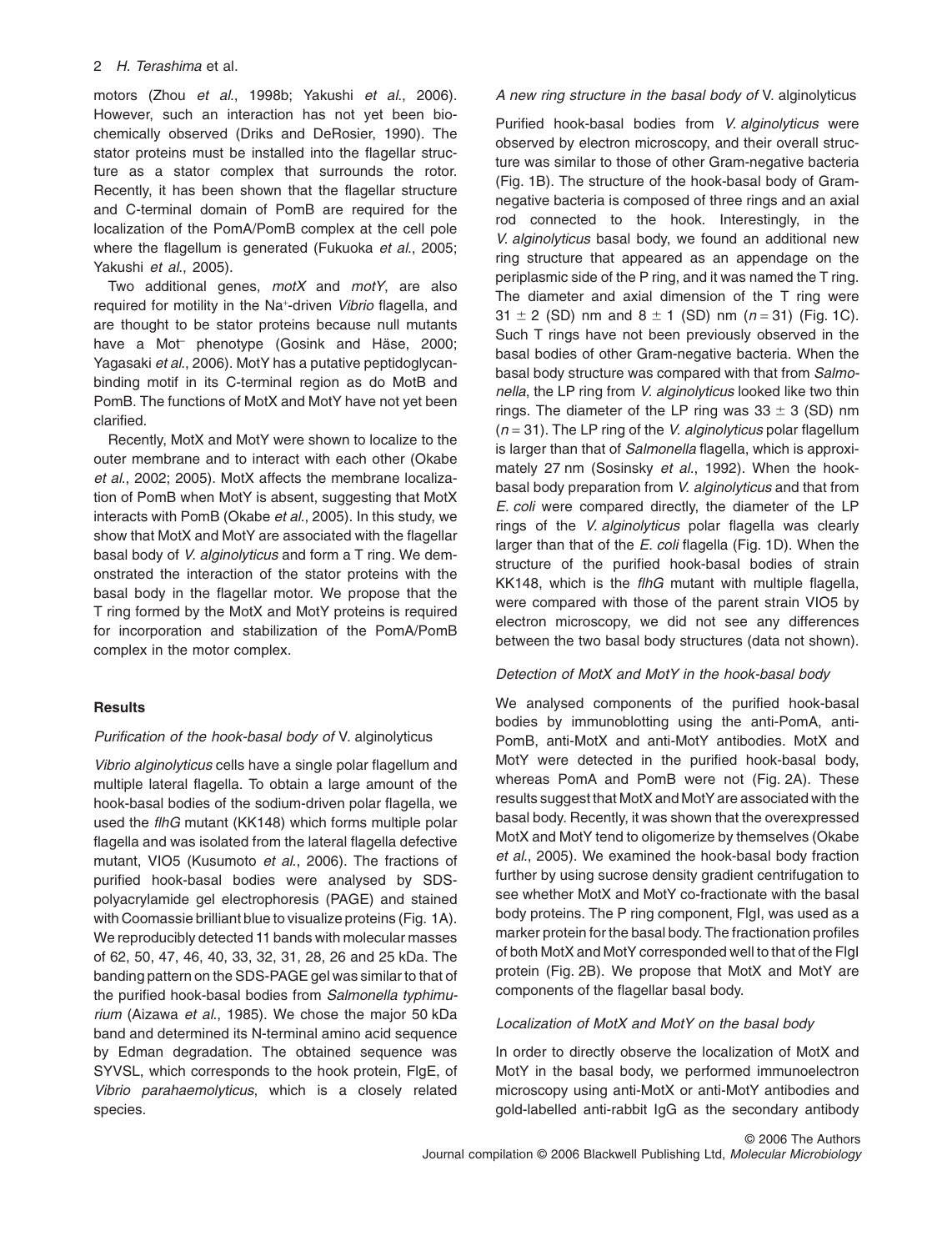

**Fig. 1.** A. Purification of the hook-basal bodies of V. alginolyticus (KK148). The proteins of the purified hook-basal body were separated by SDS-PAGE. The 50 kDa band and the other 10 bands with molecular masses of, 62, 47, 46, 40, 33, 32, 31, 28, 26 and 25 kDa are shown with an arrow and arrowheads respectively. The N-terminal amino acid sequence, SYVSL, of the 50 kDa protein was determined by Edman degradation, identifying the hook protein FlgE.

B. Electron microscopy image of the hook-basal bodies from V. alginolyticus strain KK148. The new structure named the T ring is indicated by the arrow. The hook-basal bodies were negatively stained with 2% phosphotungstic acid (pH 7.4). Bar, 50 nm.

C. Cartoon of the flagellar basal body of V. alginolyticus. The diameter of the LP ring is  $33 \pm 3$  (SD) nm (n = 31). The diameter and axial dimension of the T ring of the flagellar basal body are  $31 \pm 2$  (SD) nm and  $8 \pm 1$  (SD) nm (n = 31).

D. Comparison of the basal bodies purified from V. alginolyticus (left: KK148) and E. coli (right: RP437). Bar, 25 nm.

(Fig. 3). When the basal bodies from the parental strain KK148 were treated with anti-MotX or anti-MotY antibodies, the fuzzy structure of the antibody was observed around the LP ring or the T ring and gold particles mainly attached around the basal body or tended to be present around the LP ring or the T ring. On the other hand, when the same treatment was carried out with the basal bodies isolated from the  $\Delta motX \Delta motY$  strain (TH3), which we constructed from strain KK148, gold particles were not localized around the basal body or the LP ring. These results strongly suggest that MotX and MotY are associated with the basal body. Thus, we hypothesized that the T ring detected as appendages around the P ring is composed of MotX and MotY.

# The basal body structure from  $\Delta$ motX or  $\Delta$ motY cells

If the T ring is composed of MotX and MotY, the basal bodies from  $\Delta motX$  and/or  $\Delta motY$  cells might have an altered appearance. Therefore, we constructed  $\Delta motX$ (TH1) and  $\Delta motY$  (TH2) strains from KK148 and observed their basal bodies by electron microscopy. The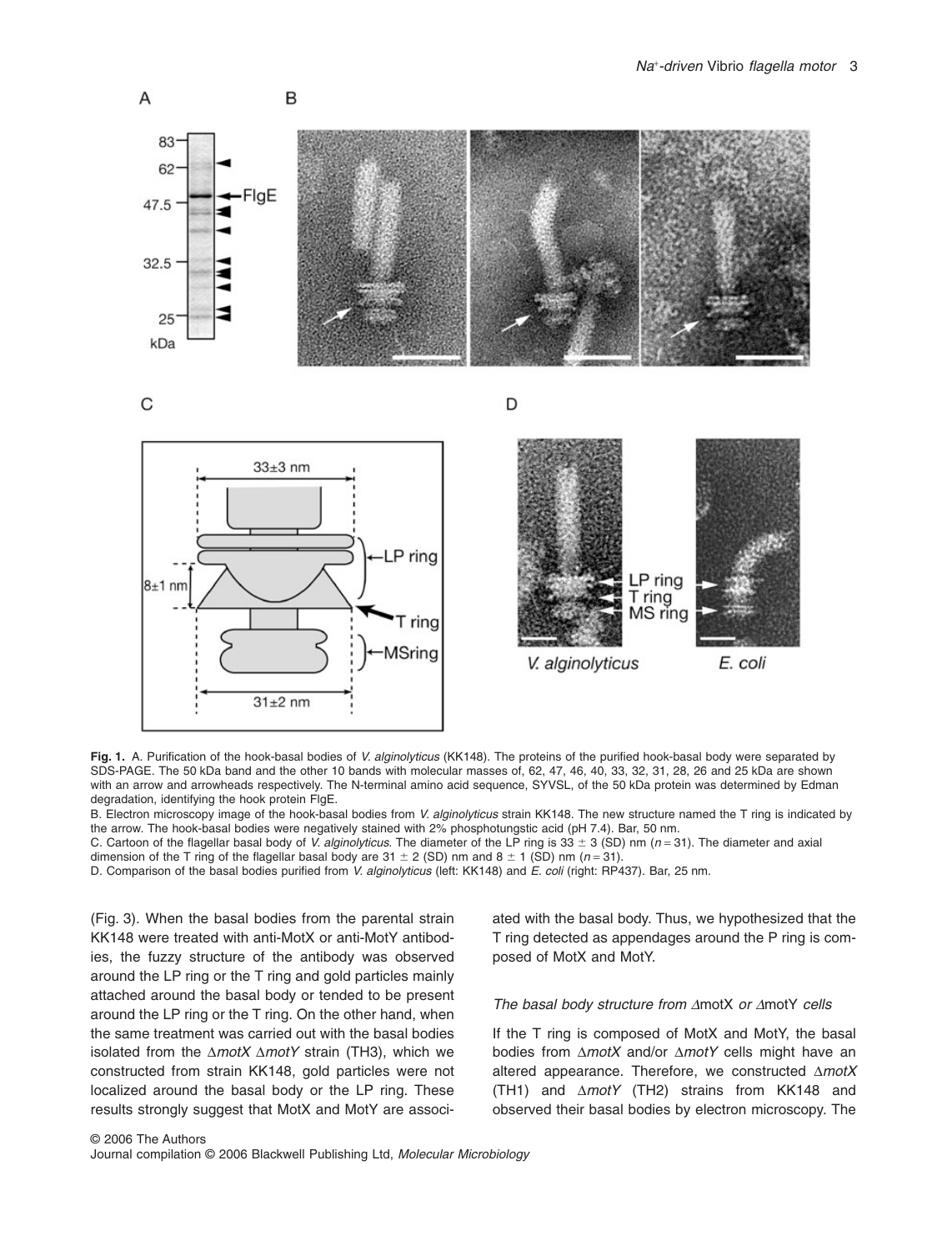

**Fig. 2.** Co-purification of MotX and MotY with the basal body.

A. Whole cell (W) and the purified hook-basal bodies (HBB) of V. alginolyticus strain KK148 were subjected to SDS-PAGE, followed by immunoblotting using anti-MotX, anti-MotY, anti-PomA, anti-PomB and anti-FlgI antibodies.

B. The purified hook-basal bodies were separated by sucrose density gradient centrifugation. The gradient was divided into 18 fractions from the bottom. MotX, MotY and FlgI in each fraction were subjected to SDS-PAGE and detected by immunoblotting using anti-MotX, anti-MotY and anti-FlgI antibodies.

basal body of strain TH1 still had an appendage, but the structure seemed to be smaller than the T ring observed in the parental strain (Fig. 4A). Therefore, the appendage may be derived from the MotY protein. We detected the MotY protein in the purified hook-basal body of strain TH1 by immunoblotting (Fig. 4B). The basal body of strain TH2 did not have a T ring (Fig. 4A), and MotX protein was also not seen in whole cell extracts or the purified hook-basal body preparation by immunoblotting (Fig. 4B). It has been suggested that MotX is rapidly degraded in the absence of MotY (Okabe et al., 2001; Yagasaki et al., 2006). The T ring was not observed in the basal bodies purified from strain TH3 or strain TH2, in which no MotX protein was detected (Fig. 4A). These results demonstrate that MotX and MotY are responsible for the T ring structure.

# Polar localization of PomA/PomB complex requires MotX and MotY

Recently, it has been suggested that MotX interacts with the PomA/PomB complex as well as MotY (Okabe et al., 2005). In the present study, we showed that MotX and MotY were associated with the basal body or the LP ring, therefore they might be rotor or bushing components. Although we know that MotX and MotY are essential for the function of the sodium-driven motor, their roles are not clear. Now, we speculate that MotX and MotY are involved



Fig. 3. Immunogold labelling of the basal bodies using anti-MotX and anti-MotY antibodies. The basal bodies from KK148 (left) or TH3 ( $\Delta motX$ AmotY) (right) were treated with anti-MotX (upper) or anti-MotY (lower) antibodies, which were prepared as described previously (Yagasaki et al., 2006), and 5 nm colloidal gold-conjugated anti-rabbit IgG antibody. The samples were negatively stained with 2% phosphotungstic acid (pH 7.4). Bar, 50 nm.

# **KK148**

# TH3 (∆motX ∆motY)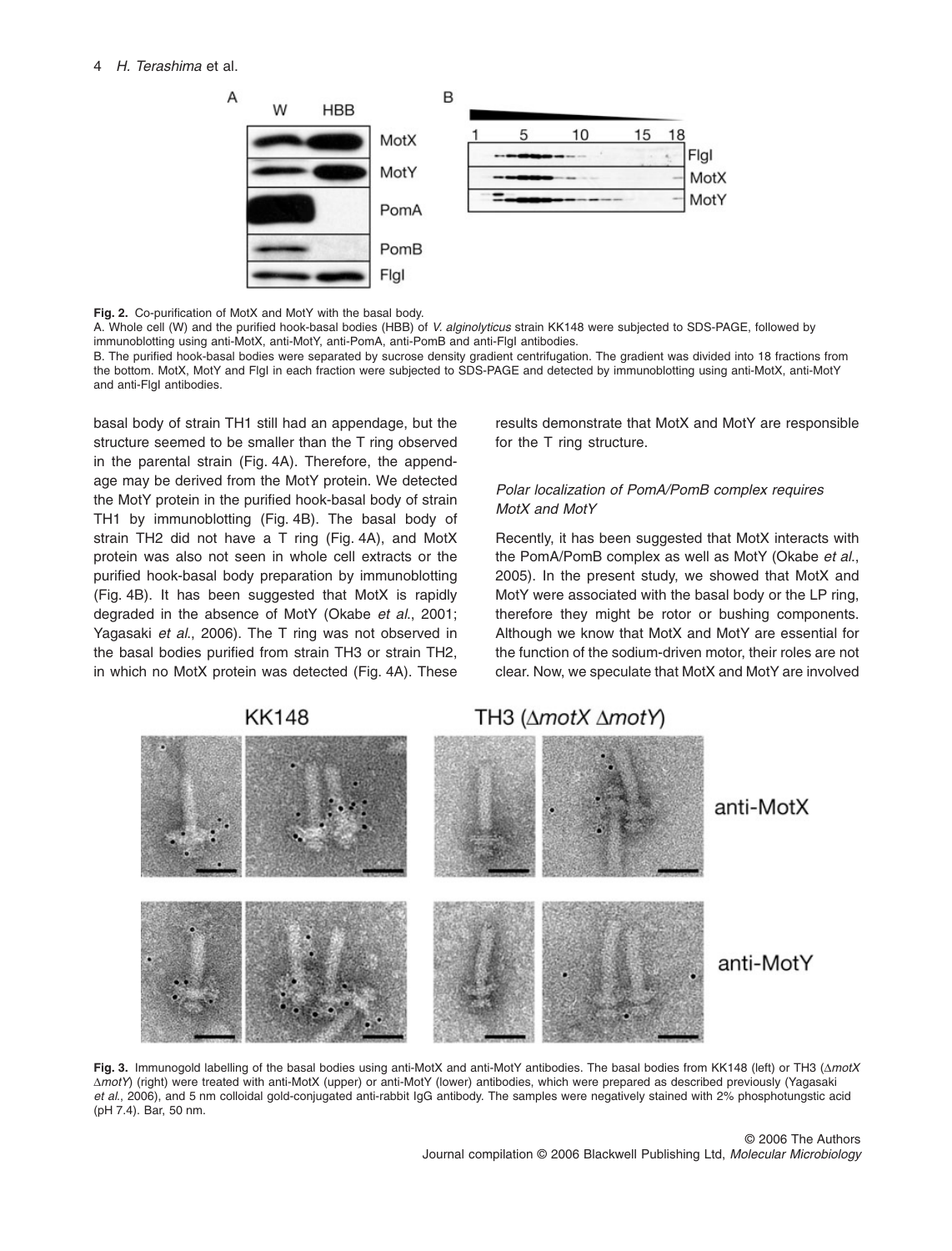

B



**Fig. 4.** The basal bodies from V. alginolyticus motX and/or motY deletion mutants.

A. Electron micrographs of the basal bodies from V. alginolyticus strains TH1 ( $\Delta motX$ ), TH2 ( $\Delta motY$ ) and TH3 ( $\Delta motX \Delta motY$ ) (upper and middle) and enlarged images of the middle panel corresponding to the dotted frame (lower). The hook-basal bodies were negatively stained with 2% phosphotungstic acid (pH 7.4). Bar, 25 nm.

B. Whole cell (W) and the purified hook-basal bodies (HBB) of V. alginolyticus strains TH1 ( $\triangle motX$ ), TH2 ( $\triangle motY$ ) and TH3 ( $\triangle motX \triangle motY$ ) were subjected to SDS-PAGE, followed by immunoblotting using anti-MotX, anti-MotY and anti-FlgI antibodies.

© 2006 The Authors Journal compilation © 2006 Blackwell Publishing Ltd, Molecular Microbiology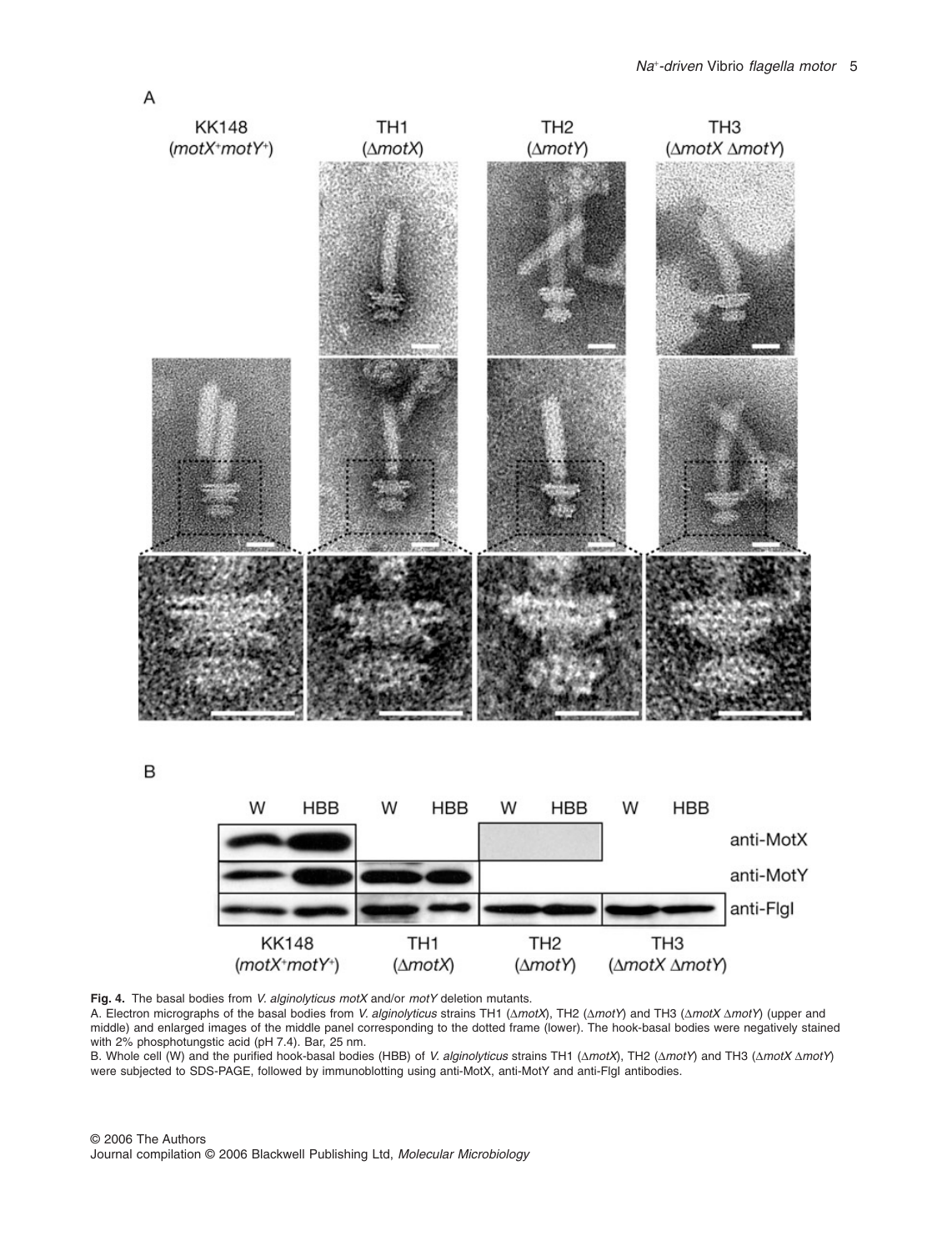

**Fig. 5.** Cellular localization of GFP-fused PomA or PomB in the motX and motY deletion strain. The cells harbouring plasmids encoding GFP-fused PomA and PomB (pHFGAB and pHFGBA2) were grown at 30°C for 4 h in VPG500 medium containing 0.02% (w/v) arabinose and were observed under a fluorescence microscope as described in Experimental procedures.

in the stabilization or incorporation of the PomA/PomB complex into the flagellar motor to connect to the rotor. To address this possibility, we examined the *in vivo* behaviour of GFP-fused PomA and PomB proteins, which have been shown to localize at a cell pole in a flagellumdependent, partner protein-dependent and C-terminal region of PomB-dependent manner (Fukuoka et al., 2005). In the  $\triangle p$ omAB strain, NMB191, the polar localization of GFP-PomA or GFP-PomB proteins was observed in the presence of the partner protein, PomB or PomA, as described previously (Fig. 5, left). On the other hand, the fluorescent GFP signals were diffused in most of the  $\Delta$ motX (TH4) or  $\Delta$ motY (TH5) cells, which were constructed from NMB191 (Fig. 5, middle and right). Although GFP-PomA produced in the TH4 or TH5 cells was diffuse, some fluorescent clusters were observed on the membrane. GFP-PomB produced in TH4 or TH5 cells was uniformly diffuse. Such intracellular localizations were also observed in cells deficient in the flagellum, the partner proteins or the C-terminal region of PomB as described in the previous report (Fukuoka et al., 2005). These results suggest that MotX and MotY are required for the polar localization of the PomA/PomB complex, at the base of the flagellum.

# **Discussion**

PomA, PomB, MotX and MotY are essential for motor function to rotate the Na<sup>+</sup>-driven flagellar motor in Vibrio. In this study, we clarified that MotX and MotY were associated with the basal body at a position beneath the LP ring and formed a T ring structure based on the following results: (i) the basal body from V. alginolyticus had a T ring; (ii) the MotX and MotY proteins were detected in the basal body by immunoblotting; (iii) the periphery of the LP ring or the T ring was decorated with anti-MotX or anti-MotY antibody; and (iv) the basal bodies from  $\Delta$ motY and  $\Delta$ motX  $\Delta$ motY strains lost the T ring. We think that the T ring is associated with the LP ring of the bushing rather than the rod of the rotor. It seems most likely that MotX and MotY associate with the LP ring and do not rotate because they function as stator proteins. The MotX and MotY proteins are translocated across the inner membrane in a signal sequence-dependent manner using the Sec machinery as are the L and P ring proteins, FlgH and FlgI, and they probably assemble onto the LP ring (Okabe et al., 2002). The unused MotX and MotY proteins for the T ring assembly can be isolated as outer membrane proteins.

We demonstrated that the GFP-PomA/PomB and PomA/GFP-PomB complexes were rarely localized at the cell pole in the absence of MotX or MotY. These results show that MotX and MotY are required for the polar localization of PomA and PomB and suggest that MotX and MotY have a role in incorporating the PomA/PomB complex into the flagellar motor. What roles do MotX and MotY have for incorporating the PomA/PomB complex? The basal body from the  $\Delta motX$  strain has a partial T ring structure, which is likely to be composed of only the MotY proteins. In the  $\Delta$ motX strain, the PomA/PomB complex appeared not to be incorporated into the flagellar motor because GFP-PomA and GFP-PomB did not localize to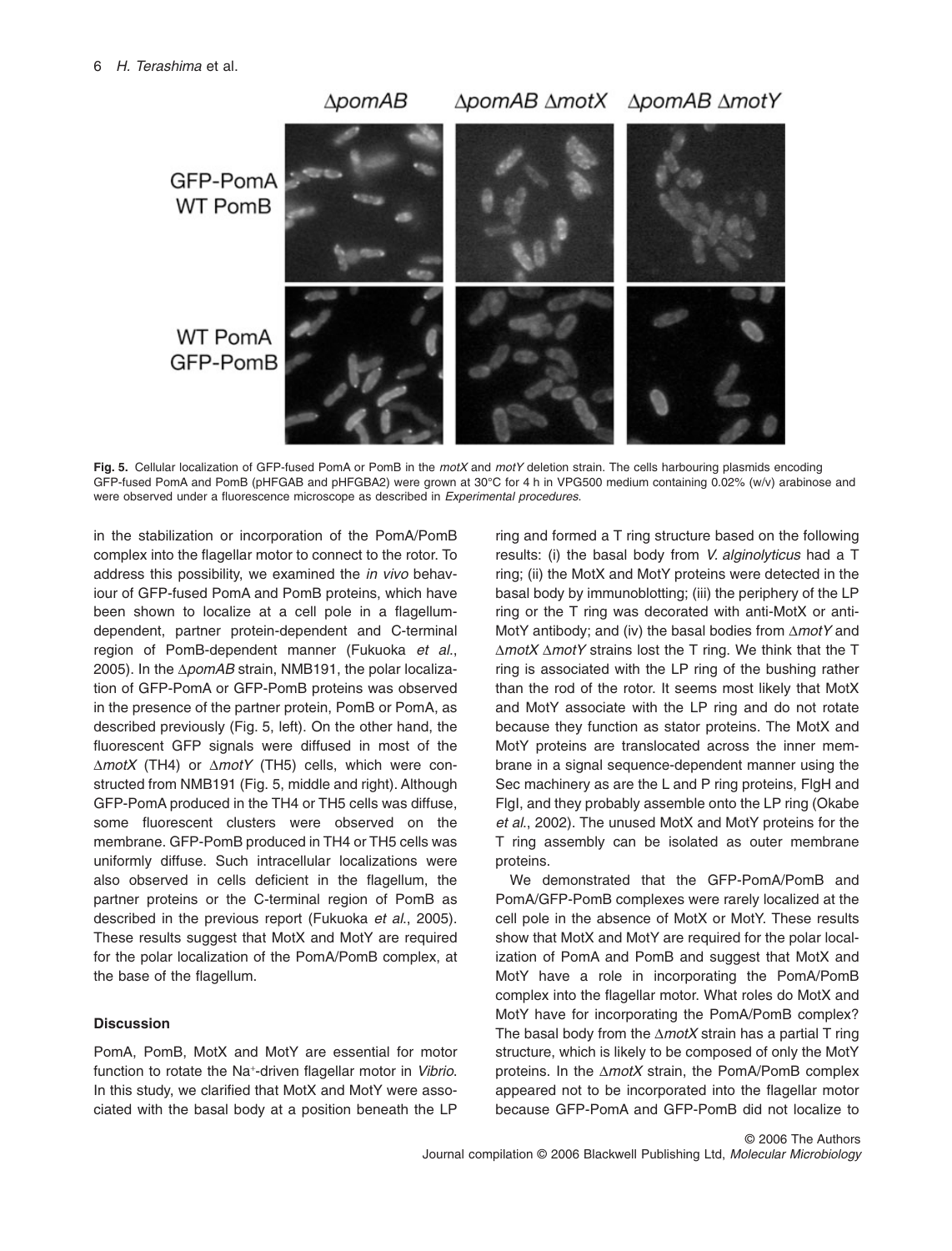the cell pole. MotX is likely to interact with PomB and recruit the PomA/PomB complex to the motor (Okabe et al., 2005). MotY may be required to anchor MotX to the basal body. We propose the incorporation process of PomA and PomB into the flagellar motor as the following scheme. A peptidoglycan-binding motif initially anchors PomB to the cell wall rather than to the motor. Because MotX seems to interact with PomB and MotY, the T ring composed of MotX and MotY appears to assist in this binding process. The T ring may link the PomA/PomB complex with the LP ring. MotX and MotY form a ring structure and may fix the PomA/PomB complex in the Vibrio polar flagellar motor. Subsequently, stator formation may be completed and may activate the PomA/PomB complex. The T ring composed of MotX and MotY might be important for generating high-speed rotation, which in the Vibrio motor reaches a maximum of 1700 Hz and an average of 1100 Hz (Magariyama et al., 1994). The rotation speeds of E. coli and Salmonella flagella are 300 Hz and 200 Hz respectively (Lowe et al., 1987; Kudo et al., 1990), and they do not have MotX and MotY paralogues.

A chimeric stator of PomA and PotB, whose periplasmic region was replaced by the corresponding region of MotB from E. coli, functioned in Vibrio cells without MotX or MotY, although the swarming ability was very poor (Asai et al., 2003). The periplasmic region, which contains the peptidoglycan-binding motif, may determine the requirement for MotX and MotY. It has been shown that MotY of Pseudomonas aeruginosa is important for flagellar rotation in that organism (Doyle et al., 2004). Moreover it has been shown that the MotY $_{\mathsf{L}}$  of the H+-driven lateral flagellar motor of V. parahaemolyticus is also important for lateral flagellar motility (Stewart and McCarter, 2003). As the whole genomes of many species of bacteria have been decoded, both putative motX and motY genes have been found in several species of bacteria, such as Idiomarina loihiensis (Hou et al., 2004) and Photobacterium profundum (Vezzi et al., 2005). In contrast, only putative motY genes have been found in Pseudomonas syringae (Buell et al., 2003) and Legionella pneumophila (Cazalet et al., 2004). It will be interesting to determine whether the flagellar basal body has an additional structure composed of the MotY protein in Pseudomonas or Legionella sp. As the  $motX$  gene has not been found in these species, the MotY protein of these species may have a different function from the Vibrio protein.

It has been suggested that the periplasmic protein MotC of Sinorhizobium meliloti interacts with MotB and regulates the rotation of the flagellar motor (Platzer et al., 1997). MotE, a periplasmic chaperone specific for MotC, affects the amount of MotC and also regulates motor rotation (Eggenhofer et al., 2004). These proteins do not have significant primary sequence homology with MotX and MotY, although their functions may be similar. Because MotX interacts with PomB, MotX might regulate some activity of the PomA/PomB complex: for example, opening and closing of the Na<sup>+</sup> -channel of the PomA/

through PomB, which is thought to be important for torque

It will be necessary to analyse the stoichiometry of MotX and MotY in the basal body, and generate fine images of the basal body. The stoichiometry of MotX and MotY proteins with the basal body and the detailed shape of the T ring may help determine the number and/or arrangement of the PomA/PomB complexes with the motor. The PomA/PomB complex should be arranged around the basal body to carry out the interaction between PomA and FliG, which is thought to be essential for the rotation of the motor. However, as the PomA/PomB complex does not co-purify with the basal body, it has not been directly demonstrated that the PomA/PomB complex is arranged around the basal body. Although PomB has been suggested to interact with MotX, the PomA/PomB complex did not co-purify with the basal body of the V. alginolyticus polar flagellum. The purification method used in this study seemed likely to result in disruption of the interaction between MotX and PomB. If MotX could be bound to PomB in some way, for example, in a fusion or by chemical cross-linking, we would be able to co-purify the rotor with the stator and reconstitute the flagellar motor in vitro.

#### **Experimental procedures**

generation.

#### Bacterial strains, growth conditions and media

The strains and plasmids used are shown in Table 1. V. alginolyticus was cultured at 30°C in VC medium [0.5% (w/v) polypeptone, 0.5% (w/v) yeast extract, 0.4% (w/v) K2HPO4, 3% (w/v) NaCl, 0.2% (w/v) glucose] or in VPG500 medium [1% (w/v) polypeptone, 0.4% (w/v) K<sub>2</sub>HPO<sub>4</sub>, 500 mM NaCl, 0.5% (w/v) glycerol]. E. coli was cultured in LB broth [1% (w/v) polypeptone, 0.5% (w/v) yeast extract, 0.5% (w/v) NaCl] or TG medium [1% (w/v) bactotryptone, 0.5% (w/v) NaCl, 0.5% (w/v) glycerol]. In the second selection to select mutants, V. alginolyticus was cultured at 30°C in sucrosecontaining plates [1% (w/v) polypeptone, 30 mM NaCl, 55 mM KCl, 10% (w/v) sucrose, 1.25% (w/v) agar]. Chloramphenicol was added to a final concentration of  $2.5 \mu g$  m $1^{-1}$ for V. alginolyticus and 25  $\mu$ g m $^{-1}$  for E. coli. Kanamycin was added to a final concentration of  $100 \mu g$  m $^{-1}$  for V. alginolyticus.

#### Isolation of the flagellar basal bodies

The isolation of the flagellar basal bodies was carried out as described previously with several modifications (Aizawa et al., 1985; Kobayashi et al., 2003). An overnight culture (grown on VC medium) was inoculated at a 100-fold dilution

#### Na<sup>+</sup> -driven Vibrio flagella motor 7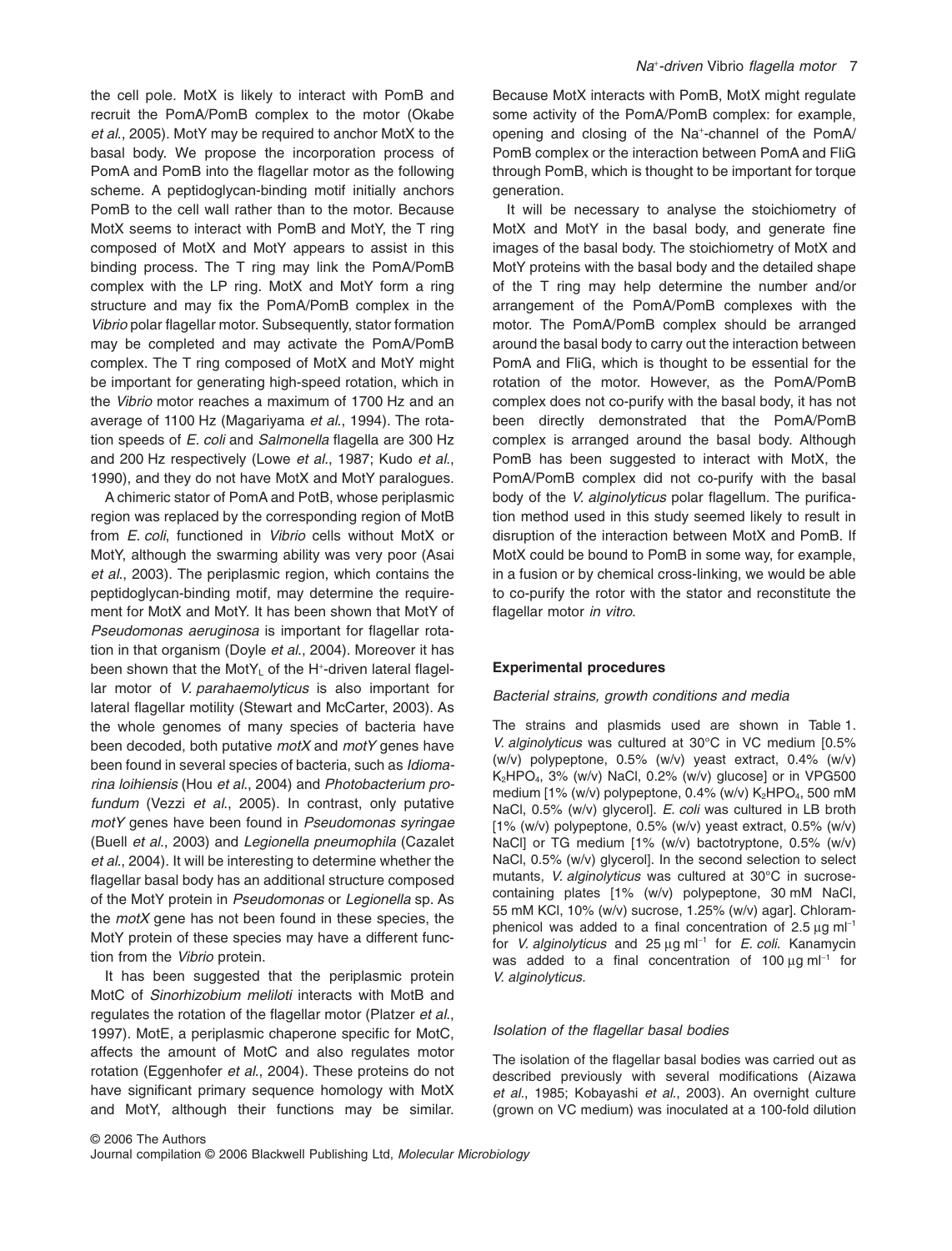#### **Table 1.** Bacterial strains and plasmids.

| Strain or plasmid        | Genotype or description                                                                                                | Reference                   |
|--------------------------|------------------------------------------------------------------------------------------------------------------------|-----------------------------|
| V. alginolyticus strains |                                                                                                                        |                             |
| VIO <sub>5</sub>         | VIK4 laf (Rif' Pof <sup>+</sup> Laf <sup>-</sup> )                                                                     | Okunishi et al. (1996)      |
| <b>KK148</b>             | VIO5 flhG (Rif' multi-Pof <sup>+</sup> )                                                                               | Kusumoto et al. (2006)      |
| TH <sub>1</sub>          | KK148 ∆motX (Rif' multi-Pof <sup>+</sup> Pom <sup>-</sup> )                                                            | This study                  |
| TH <sub>2</sub>          | KK148 ∆motY (Rif' multi-Pof <sup>+</sup> Pom <sup>-</sup> )                                                            | This study                  |
| TH <sub>3</sub>          | KK148 ∆motX ∆motY (Rif' multi-Pof <sup>+</sup> Pom <sup>-</sup> )                                                      | This study                  |
| <b>NMB191</b>            | VIO5 ∆pomAB (Rif <sup>r</sup> Pof <sup>+</sup> Pom <sup>-</sup> )                                                      | Yorimitsu et al. (1999)     |
| TH <sub>4</sub>          | NMB191 ∆motX (Rif <sup>r</sup> Pof <sup>+</sup> Pom <sup>-</sup> )                                                     | This study                  |
| TH <sub>5</sub>          | NMB191 ∆motY (Rif <sup>r</sup> Pof <sup>+</sup> Pom <sup>-</sup> )                                                     | This study                  |
| E. coli strains          |                                                                                                                        |                             |
| SM10λpir                 | thi thr leu tonA lacy supE recA::RP4-2-Tc::Mu Km $\lambda$ pirRK6                                                      | Miller <i>et al.</i> (1988) |
| RP437                    | F-thi thr leu his met eda rpsL                                                                                         | Parkinson and Houts (1982)  |
| Plasmids                 |                                                                                                                        |                             |
| pSU41                    | kan (Km') $P_{loc}$ lacZa                                                                                              | Bartolome et al. (1991)     |
| pMO401                   | pSU41, 0.7 kb Clal-BamHI fragment (motX <sup>+</sup> )                                                                 | Okabe et al. (2001)         |
| pIO6                     | pSU38, 1.0 kb HindIII-Xbal fragment (motY <sup>+</sup> )                                                               | Okunishi et al. (1996)      |
| pKJ601                   | pKJ502 (motY <sup>+</sup> ), 0.7 kb Xbal-BamHI fragment (motX <sup>+</sup> )                                           | Okabe et al. (2002)         |
| pKY704                   | Suicide vector (Cm <sup>r</sup> )                                                                                      | Xu et al. (1994)            |
| pHFS401                  | pSU41, 2.0 kb EcoRV-Xbal fragment (sacB+)                                                                              | This study                  |
| pMO200                   | pSU21, 1.0 kb EcoRI-EcoRI fragment (motX <sup>+</sup> )                                                                | Okabe et al. (2001)         |
| pJN559                   | pMO200, 385 bp deletion in motX                                                                                        | This study                  |
| pTH101                   | pKY704, 0.6 kb EcoRI-EcoRI fragment (motX) from pJN559,<br>2.0 kb Xbal-Xbal fragment (sacB <sup>+</sup> ) from pHFS401 | This study                  |
| pJN507                   | pUC18, 1.6 kb Xbal-Haelll fragment (motY <sup>+</sup> )                                                                | This study                  |
| pJN506                   | pJN507, 871 bp deletion in motY                                                                                        | This study                  |
| pTH102                   | pKY704, 0.8 kb EcoRI-EcoRI fragment (motY) from pJN506<br>2.0 kb Xbal-Xbal fragment (sacB <sup>+</sup> ) from pHFS401  | This study                  |
| pHFGAB                   | his6-gfp-pomA and pomB in pBAD33                                                                                       | Fukuoka et al. (2005)       |
| pHFGBA2                  | his6-qfp-pomB and pomA in pBAD33                                                                                       | Fukuoka et al. (2005)       |

Rif', rifampicin resistant; Km', kanamycin resistant; Cm', chloramphenicol resistant; Plac, lac promoter; Pof+, normal polar flagellar formation; Laf-, defective in lateral flagellar formation; multi-Pof<sup>+</sup>, multiple polar flagellar formation.

into VPG500 medium (500 ml) and cultured at 30°C. After a subsequent 3.5 h cultivation, the cells were harvested in a sucrose solution (0.5 M sucrose, 50 mM Tris-HCl at pH 8.0) and converted into spheroplasts by adding lysozyme and EDTA to final concentrations of  $0.1 \text{ mg} \text{ ml}^{-1}$  and  $2 \text{ mM}$ respectively. The spheroplasts were lysed by adding Triton X-100 to a final concentration of 1% (w/v). To reduce the viscosity of the lysed samples,  $MgSO<sub>4</sub>$  and DNase I were added to final concentrations of  $5 \text{ mM}$  and  $0.1 \text{ mg} \text{ ml}^{-1}$ respectively. After the viscosity of the solution decreased, EDTA was added to a final concentration of 5 mM. Unlysed cells and cellular debris were removed by centrifugation at 17 000 g for 20 min. Polyethylene glycol 6000 and NaCl were added to the lysate to final concentrations of 2% and 100 mM respectively. The samples were then incubated at 4°C for 60 min. The suspension was centrifuged at 27 000  $q$  for 30 min at 4°C and the pellet was resuspended in 6 ml of TET buffer [10 mM Tris-HCl at pH 8.0, 5 mM EDTA, 0.1% (w/v) Triton X-100]. To remove cellular debris, the suspension was centrifuged at 1000 g for 15 min at  $4^{\circ}$ C. The supernatant was centrifuged at 100 000  $g$  for 30 min and the pellet was resuspended in 200  $\mu$ l of TET buffer. To dissociate the flagellar filaments into monomeric flagellin, the suspension was diluted 30-fold in 50 mM glycine-HCl (pH 3.5) containing 0.1% (w/v) Triton X-100 and shaken for 60 min at room temperature. After the solution was centrifuged at 1000  $g$  for 15 min at 4 $\degree$ C, the supernatant was centrifuged at 150 000 g for 40 min at  $4^{\circ}$ C and the pellet was resuspended in 100  $\mu$ l of TET buffer. To isolate the basal bodies from E. coli RP437, an

overnight culture was grown on LB medium and then a second culture was grown on TG medium for 6 h at 30°C. The basal bodies were isolated using the same procedure as described above, except for using 50 mM glycine-HCl (pH 2. 75) containing 0.1% (w/v) Triton X-100 at the filament dissociation step.

# Electron microscopy

The isolated flagellar structures were negatively stained with 2% phosphotungstic acid (pH 7.4) and observed with a JEM-1200EX electron microscope (JEOL, Japan).

# Determination of N-terminal amino acid sequence

The hook-basal bodies were prepared as described above. The proteins were separated by SDS-PAGE and transferred electrophoretically to a polyvinylidene difluoride membrane (Millipore) and stained with Coomassie blue R250. The band corresponding to approximately 50 kDa was excised. The N-terminal amino acid sequence was determined by Aproscience (Tokushima, Japan), based on the Edman degradation method.

# Detection of proteins in cells

Vibrio cells were cultured at 30°C for 3 h in VPG500 medium. The cells collected by centrifugation were suspended in SDS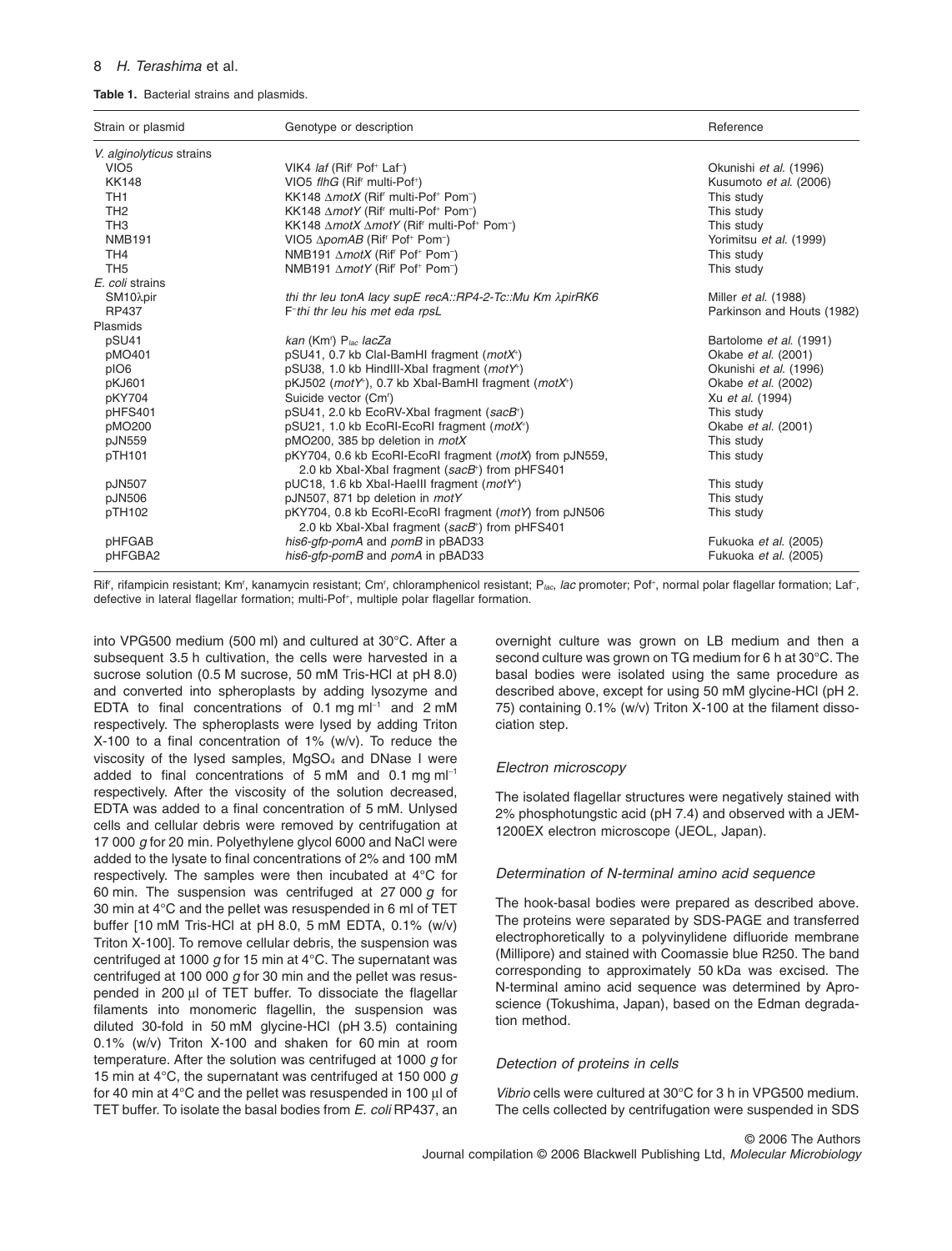loading buffer at a concentration corresponding to an  $A_{660}$  of 100. The 10  $\mu$ l preparations of the purified basal body were mixed with 10  $\mu$ l of SDS loading buffer. The samples were boiled at 90°C for 10 min. SDS-PAGE and immunoblotting were performed as described previously (Yorimitsu et al., 1999). The antibodies against MotX (MotXB0080), MotY (MotYB0079), PomA (PomA1312), PomB (PomB93) and FlgI were used as previously described (Nambu et al., 1999; Yorimitsu et al., 1999; Yagasaki et al., 2006).

### Sucrose density gradient centrifugation

The preparation of basal bodies was applied to a 20–60% (w/w) stepwise sucrose gradient in TET. After centrifugation at 80 000  $\alpha$  for 13 h at 4°C, the gradient was divided into 18 fractions from the bottom to the top.

# Gene disruption

The  $motX$  and  $motY$  deletion mutants were generated by homologous recombination using a suicide vector as described (Asai et al., 1999; Yagasaki et al., 2006). To make the  $\Delta motX$  mutant, the sequences upstream (-227 to +72) and downstream  $(+457 \text{ to } +756)$  of the *motX* coding region of pMO200 were amplified by PCR with an artificial StuI sequence (AGGCCT) and ligated with the Stul site, and the resultant plasmid was named pJN559. The 0.6 kb EcoRI fragment of the deleted motX gene was excised from pJN559 and introduced into the suicide vector pKY704 (Cmr ). To make the  $\Delta motY$  mutant, the sequences upstream (-440 to  $-2$ ) and downstream (+871 to +1237) of the motY coding region of pKJ507 were amplified by PCR with an artificial StuI sequence (AGGCCT) and ligated with the Stul site, and the resultant plasmid was named pJN506. The 0.8 kb XbaI-SacI fragment of the deleted motY gene was excised from pJN506 and introduced into the suicide vector pKY704 (Cmr ). The sacB gene (sucrose<sup>s</sup>), which was obtained from pHFS401 using XbaI, was also introduced into pKY704 as a selection marker for the second recombination. The suicide plasmids, pTH101 (containing the  $\Delta$ motX fragment) and pTH102 (containing the  $\Delta$ motY fragment), were used to transform E. coli SM10λpir. The deletion alleles were introduced into KK148 by a conjugation-based method. Chloramphenicol-resistant mutants were selected first on VC plates, and then chloramphenicol-sensitive sucrose-resistant mutants were identified on sucrose-containing plates. We confirmed the deletion mutations in the chromosomal motX and motY genes based on the sizes of the amplified PCR fragments and the complementation tests with pMO401, pIO6 and pKJ601. These mutants were named TH1  $(\Delta motX)$ , TH2  $(\Delta motY)$  and TH3  $(\Delta motX \Delta motY)$ . We also generated gene disruptions in NMB191 by the same methods; these mutants were named TH4 ( $\Delta$ pomAB  $\Delta$ motX) and TH5 ( $\Delta$ pomAB  $\triangle m$ otY).

#### Immunogold labelling

© 2006 The Authors

The  $3 \mu$  basal body sample was mixed with 1  $\mu$ l of buffer-A (10 mM Tris, 5 mM EDTA, 600 mM NaCl at pH 8.0) and with 1 µl of the antibody solution diluted 20-fold with buffer-B (10 mM Tris, 5 mM EDTA, 150 mM NaCl at pH 8.0). The mixture was placed on a carbon-coated copper-mesh grid and was left at room temperature for 1–2 h. The grid was washed with buffer-B, and 5 nm colloidal gold-conjugated anti-rabbit  $I$ gG antibody diluted twofold with  $2 \mu I$  of buffer-C (20 mM Tris, 10 mM EDTA, 300 mM NaCl at pH 8.0) was put on the grid, and this sample was left at room temperature for 1–2 h. Then, the grid was washed with buffer-B, negatively stained with 2% phosphotungstic acid (pH 7.4) and observed with an electron microscope.

#### Observation of GFP-PomA and GFP-PomB

The cells harbouring plasmids encoding GFP-fused PomA and PomB (pHFGAB and pHFGBA2) were grown at 30°C for 4 h in VPG500 medium containing 0.02% arabinose. Cultured cells (1 ml) were harvested by centrifugation and suspended in 200  $\mu$ l of V buffer (50 mM Tris, 5 mM MgCl<sub>2</sub>, 300 mM NaCl, at pH 7.5). A small aliquot of the cell suspension was spotted onto a glass slide, and cells were fixed on the slide with an equal volume of 0.5% agarose dissolved in V buffer. Cells were observed by fluorescence microscopy (Olympus BX50). The fluorescent images of GFP-PomA and GFP-PomB were taken with a 1 s exposure. The images were recorded and processed using a digital camera (Hamamatsu Photonics, C4742-80-12AG) and imaging softwares (BD Biosciences, IPLab, Ver. 3.9.5 r2 and Adobe, Photoshop, Ver. 7).

#### **Acknowledgements**

We thank Shin-Ichi Aizawa and Masaomi Kanbe for technical assistance to purify the basal bodies and for helpful discussions. This work was supported in part by grants-in-aid for scientific research from the Ministry of Education, Science, and Culture of Japan; the Japan Science and Technology Corporation (to M.H. and to T.Y.); from the Soft Nano-Machine Project of the Japan Science and Technology Agency (to M.H.); and from Strategic International Cooperative Program of JST (to H.F. and M.H.).

# **References**

- Aizawa, S.-I., Dean, G.E., Jones, C.J., Macnab, R.M., and Yamaguchi, S. (1985) Purification and characterization of the flagellar hook-basal body complex of Salmonella typhimurium. J Bacteriol **161:** 836–849.
- Asai, Y., Kojima, S., Kato, H., Nishioka, N., Kawagishi, I., and Homma, M. (1997) Putative channel components for the fast-rotating sodium-driven flagellar motor of a marine bacterium. J Bacteriol **179:** 5104–5110.
- Asai, Y., Kawagishi, I., Sockett, E., and Homma, M. (1999) Hybrid motor with the H<sup>+</sup>-and Na<sup>+</sup>-driven components can rotate Vibrio polar flagella by using sodium ions. J Bacteriol **181:** 6332–6338.
- Asai, Y., Yakushi, T., Kawagishi, I., and Homma, M. (2003) lon-coupling determinants of Na<sup>+</sup>-driven and H<sup>+</sup>-driven flagellar motors. J Mol Biol **327:** 453–463.
- Bartolome, B., Jubete, Y., Martinez, E., and de la Cruz, F. (1991) Construction and properties of a family of

Journal compilation © 2006 Blackwell Publishing Ltd, Molecular Microbiology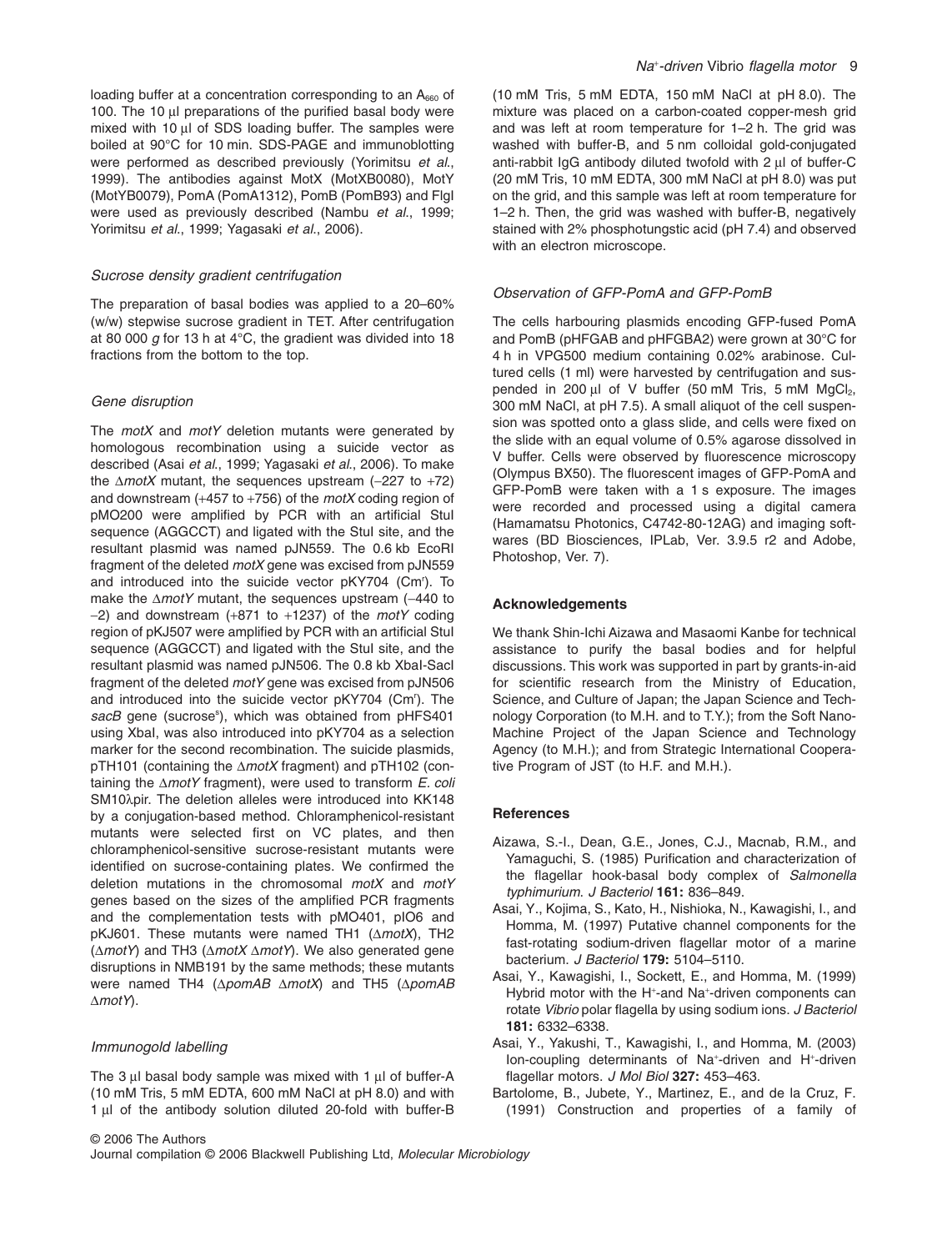pACYC184-derived cloning vectors compatible with pBR322 and its derivatives. Gene **102:** 75–78.

- Blair, D.F. (2003) Flagellar movement driven by proton translocation. FEBS Lett **545:** 86–95.
- Buell, C.R., Joardar, V., Lindeberg, M., Selengut, J., Paulsen, I.T., Gwinn, M.L., et al. (2003) The complete genome sequence of the Arabidopsis and tomato pathogen Pseudomonas syringae pv. tomato DC3000. Proc Natl Acad Sci USA **100:** 10181–10186.
- Cazalet, C., Rusniok, C., Brüggemann, H., Zidane, N., Magnier, A., Ma, L., et al. (2004) Evidence in the Legionella pneumophila genome for exploitation of host cell functions and high genome plasticity. Nat Genet **36:** 1165–1173.
- De Mot, R., and Vanderleyden, J. (1994) The C-terminal sequence conservation between OmpA-related outer membrane proteins and MotB suggests a common function in both gram-positive and gram-negative bacteria, possibly in the interaction of these domains with peptidoglycan. Mol Microbiol **12:** 333–334.
- Derosier, D.J. (1998) The turn of the screw: the bacterial flagellar motor. Cell **93:** 17–20.
- Doyle, T.B., Hawkins, A.C., and McCarter, L.L. (2004) The complex flagellar torque generator of Pseudomonas aeruginosa. J Bacteriol **186:** 6341–6350.
- Driks, A., and DeRosier, D.J. (1990) Additional structures associated with bacterial flagellar basal body. J Mol Biol **211:** 669–672.
- Eggenhofer, E., Haslbeck, M., and Scharf, B. (2004) MotE serves as a new chaperone specific for the periplasmic motility protein, MotC in Sinorhizobium meliloti. Mol Microbiol **52:** 701–712.
- Fukuoka, H., Yakushi, T., Kusumoto, A., and Homma, M. (2005) Assembly of motor proteins, PomA and PomB, in the Na<sup>+</sup> -driven stator of the flagellar motor. J Mol Biol **351:** 307–317.
- Gosink, K.K., and Häse, C.C. (2000) Requirements for conversion of the Na<sup>+</sup>-driven flagellar motor of Vibrio cholerae to the H<sup>+</sup> -driven motor of Escherichia coli. J Bacteriol **182:** 4234–4240.
- Hou, S., Saw, J.H., Lee, K.S., Freitas, T.A., Belisle, C., Kawarabayasi, Y., et al. (2004) Genome sequence of the deep-sea gamma-proteobacterium Idiomarina loihiensis reveals amino acid fermentation as a source of carbon and energy. Proc Natl Acad Sci USA **101:** 18036–18041.
- Kobayashi, K., Saitoh, T., Shah, D.S., Ohnishi, K., Goodfellow, I.G., Sockett, R.E., and Aizawa, S.-I. (2003) Purification and characterization of the flagellar basal body of Rhodobacter sphaeroides. J Bacteriol **185:** 5295–5300.
- Kudo, S., Magariyama, Y., and Aizawa, S.-I. (1990) Abrupt changes in flagellar rotation observed by laser dark-field microscopy. Nature **346:** 677–680.
- Kusumoto, A., Kamisaka, K., Yakushi, T., Terashima, H., Shinohara, A., and Homma, M. (2006) Regulation of polar flagellar number by the flhF and flhG genes in Vibrio alginolyticus. J Biochem (Tokyo) **139:** 113–121.
- Lowe, G., Meister, M., and Berg, H.C. (1987) Rapid rotation of flagellar bundles in swimming bacteria. Nature **325:** 637–640.
- Macnab, R. (1996) Flagella and motility. In Escherichia coli and Salmonella, 2nd edn. Neidhardt, F.C. (ed.). Washington DC: American Society for Microbiology, pp. 123–145.
- Magariyama, Y., Sugiyama, S., Muramoto, K., Maekawa, Y., Kawagishi, I., Imae, Y., and Kudo, S. (1994) Very fast flagellar rotation. Nature **371:** 752.
- Miller, V.L., and Mekalanos, J.J. (1988) A novel suicide vector and its use in construction of insertion mutations: osmoregulation of outer membrane proteins and virulence determinants in Vibrio cholerae requires toxR. J Bacteriol **170:** 2575–2583.
- Nambu, T., Minamino, T., Macnab, R.M., and Kutsukake, K. (1999) Peptidoglycan-hydrolyzing activity of the FlgJ protein, essential for flagellar rod formation in Salmonella typhimurium. J Bacteriol **181:** 1555–1561.
- Okabe, M., Yakushi, T., Asai, Y., and Homma, M. (2001) Cloning and characterization of motX, a Vibrio alginolyticus sodium-driven flagellar motor gene. J Biochem (Tokyo) **130:** 879–884.
- Okabe, M., Yakushi, T., Kojima, M., and Homma, M. (2002) MotX and MotY, specific components of the sodium-driven flagellar motor, colocalize to the outer membrane in Vibrio alginolyticus. Mol Microbiol **46:** 125–134.
- Okabe, M., Yakushi, T., and Homma, M. (2005) Interactions of MotX with MotY and with the PomA/PomB sodium ion channel complex of the Vibrio alginolyticus polar flagellum. J Biol Chem **280:** 25659–25664.
- Okunishi, I., Kawagishi, I., and Homma, M. (1996) Cloning and characterization of motY, a gene coding for a component of the sodium-driven flagellar motor in Vibrio alginolyticus. J Bacteriol **178:** 2409–2415.
- Parkinson, J.S., and Houts, S.E. (1982) Isolation and behavior of Escherichia coli deletion mutants lacking chemotaxis functions. J Bacteriol **151:** 106–113.
- Platzer, J., Sterr, W., Hausmann, M., and Schmitt, R. (1997) Three genes of a motility operon and their role in flagellar rotary speed variation in Rhizobium meliloti. J Bacteriol **179:** 6391–6399.
- Sato, K., and Homma, M. (2000a) Functional reconstitution of the Na<sup>+</sup>-driven polar flagellar motor component of Vibric alginolyticus. J Biol Chem **275:** 5718–5722.
- Sato, K., and Homma, M. (2000b) Multimeric structure of PomA, the Na<sup>+</sup>-driven polar flagellar motor component of Vibrio alginolyticus. J Biol Chem **275:** 20223–20228.
- Sosinsky, G.E., Francis, N.R., Stallmeyer, M.J., and DeRosier, D.J. (1992) Substructure of the flagellar basal body of Salmonella typhimurium. J Mol Biol **223:** 171–184.
- Stewart, B.J., and McCarter, L.L. (2003) Lateral flagellar gene system of Vibrio parahaemolyticus. J Bacteriol **185:** 4508–4518.
- Vezzi, A., Campanaro, S., D'Angelo, M., Simonato, F., Vitulo, N., Lauro, F.M., et al. (2005) Life at depth: Photobacterium profundum genome sequence and expression analysis. Science **307:** 1459–1461.
- Xu, M., Yamamoto, K., and Honda, T. (1994) Construction and characterization of an isogenic mutant of Vibrio parahaemolyticus having a deletion in the thermostable direct hemolysin-related hemolysin gene (trh). J Bacteriol **176:** 4757–4760.
- Yagasaki, J., Okabe, M., Kurebayashi, R., Yakushi, T., and Homma, M. (2006) Roles of the intramolecular disulfide bridge in MotX and MotY, the specific proteins for sodium-driven motors in Vibrio spp. J Bacteriol **88:** 5308– 5314.